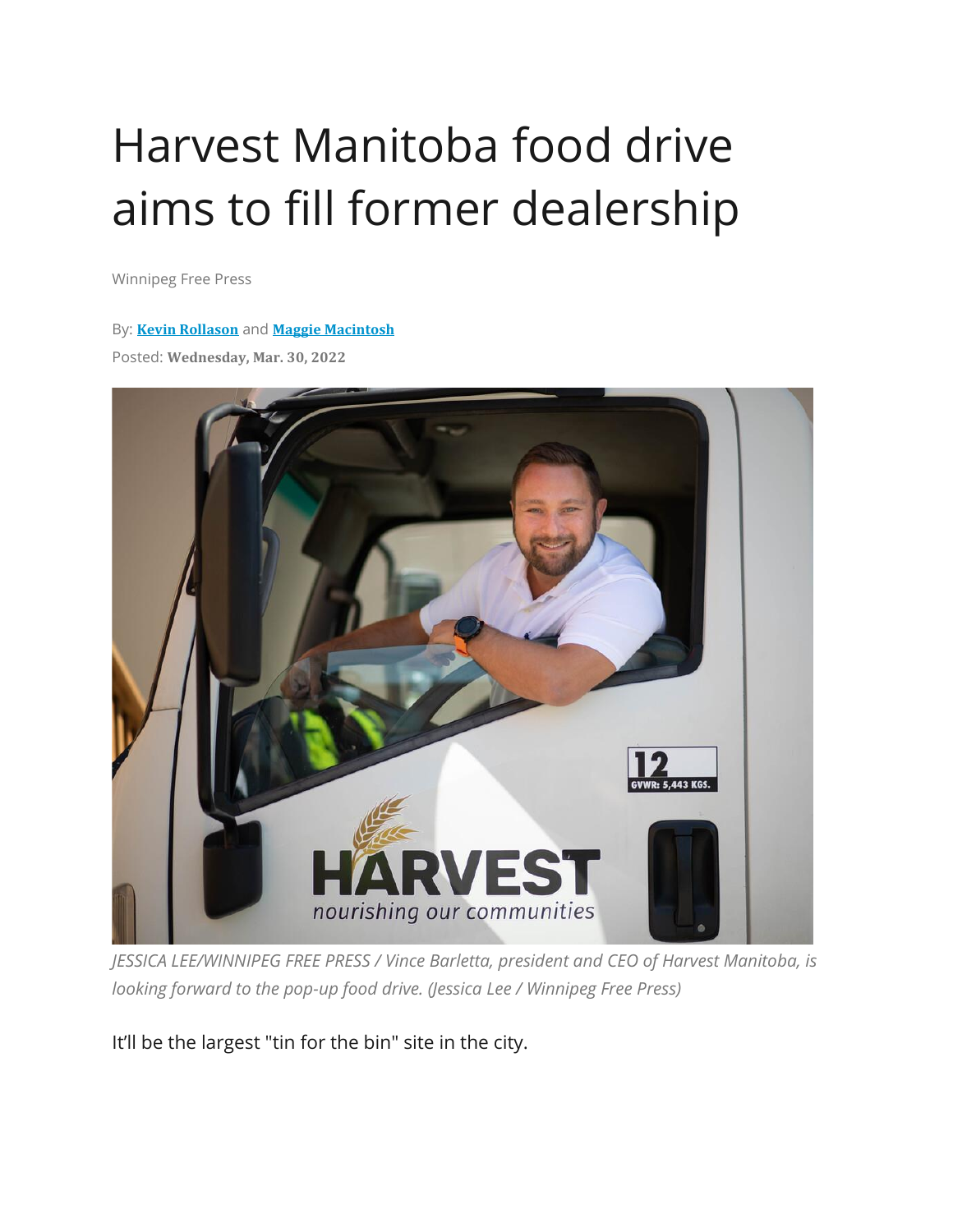A former auto dealership slated for demolition next month will become a Manitoba Harvest site.

A food drive will take over the former Subaru dealership, at 2537 Pembina Hwy., from April 18 to 30.

South end residents will be able to drop off canned food, non-perishable items, and even cash, to help the people the food bank assists.

"I want to fill that building (with donations) before we tear it down," said Waverley West Coun. Janice Lukes, who is spearheading the venture.

The idea started after area residents began asking what they could do to help Ukrainians and assist refugees already here, Lukes said.

When she called the Toronto developer that will tear down the dealership — and replace it with an 18-storey building with businesses on the main floor and 397 suites above — it agreed to allow the food drive, she said.

"We've got refugees here already from Afghanistan. We've got Ukrainians coming. We've got our own people in Winnipeg who've lived here all their life who are really feeling the pinch for food. Harvest is a wonderful organization who can distribute (donations)," Lukes said.

"There are a lot of wars. It's not just Ukraine. It's Afghanistan. We've got horrible stuff in Yemen, Syria, and Ukraine. We've got people in Winnipeg living in bus shelters. The pandemic has (particularly) impacted women and seniors. It's just so sad. What can we do?

"Everyone needs food, so I called up a whole pile of people."

Several organizations have joined in, including the Whyte Ridge and South Winnipeg community centres, école South Pointe School, the Manitoba Islamic Association, and the Winnipeg Chinese Seniors Association.